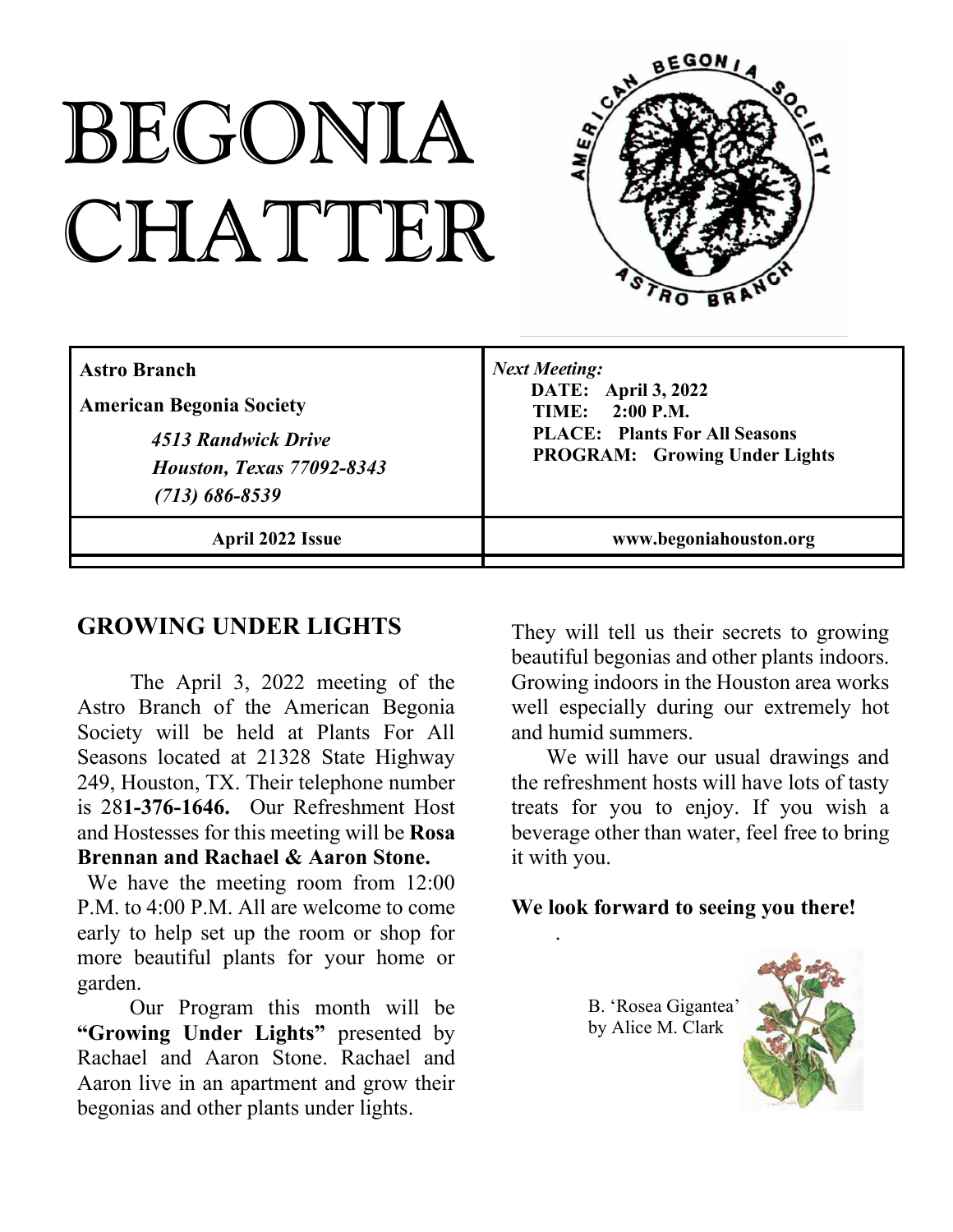# **PRUNING, PLANTING AND TRANSPLANTING**

#### **April**

 $3^{rd}$  & 4<sup>th</sup> Taurus  $8<sup>th</sup>$  & 9<sup>th</sup> Cancer  $17^{\text{th}} \& 18^{\text{th}}$ <br>  $21^{\text{st}}$ ,  $22^{\text{nd}} \& 23^{\text{rd}}$ <br>
Scorpio Capricorn  $21^{st}$ ,  $22^{nd}$  &  $23^{rd}$  $27<sup>th</sup> \& 28<sup>th</sup>$  Pisces<br>30<sup>th</sup> Taurus

#### **May**

1 st & 2nd Taurus  $5<sup>th</sup>$ ,  $6<sup>th</sup>$  &  $7<sup>th</sup>$  Cancer  $15<sup>th</sup>$  &  $16<sup>th</sup>$  Scorpio

**Taurus** 

 $19<sup>th</sup>$  &  $20<sup>th</sup>$  Capricorn  $24^{\text{th}} \& 25^{\text{th}}$  Pisces  $28^{\text{th}} \& 29^{\text{th}}$  Taurus \*\*\*\***Planting and Transplanting** are best done in

Cancer Scorpio and Pisces with Cancer being the best.

\*\*\*\***Best Pruning** for quick growth is first in Taurus and then in Capricorn.

*(This "Pruning, Planting and Transplanting Guide was taken from the* **Harris Farmer's Almanac 2022)**



B. 'Looking Glass'



B. 'Sofie Cecile'

# **Weather Forecast for April 2022**

According to the United States Weather Service Houston and Surrounding areas fall in Region 7 of the National Weather Map. Here is what they predict our weather will be for the Month of April.

Our temperatures will be near normal, and our precipitation will be slightly above normal. Our average temperatures should range from 59 degrees in the North to 67 degrees in the South

Our coolest April temperatures will be April  $6^{\text{th}}$  thru 9<sup>th</sup>, 13<sup>th</sup> & 14<sup>th</sup>, 18<sup>th</sup> thru 20<sup>th</sup> and27th thru  $30<sup>th</sup>$ , Our warmest April will be April  $2<sup>nd</sup>$  thru4th,  $11^{\text{th}}$  &  $12^{\text{th}}$ ,  $17^{\text{th}}$  and  $22^{\text{nd}}$  thru  $26^{\text{th}}$ .

The best chance for scattered showers and thunderstorms, a few severe, about April 6th-8<sup>th</sup>,12<sup>th</sup> & 13<sup>th</sup>, 17<sup>th</sup> thru 19<sup>th</sup>, 26<sup>th</sup> &27<sup>th</sup> and 30th. There will be isolated showers and thunderstorms from time to time.

*(This weather forecast for the month of April is from the* **Harris Farmer's Almanac 2022)**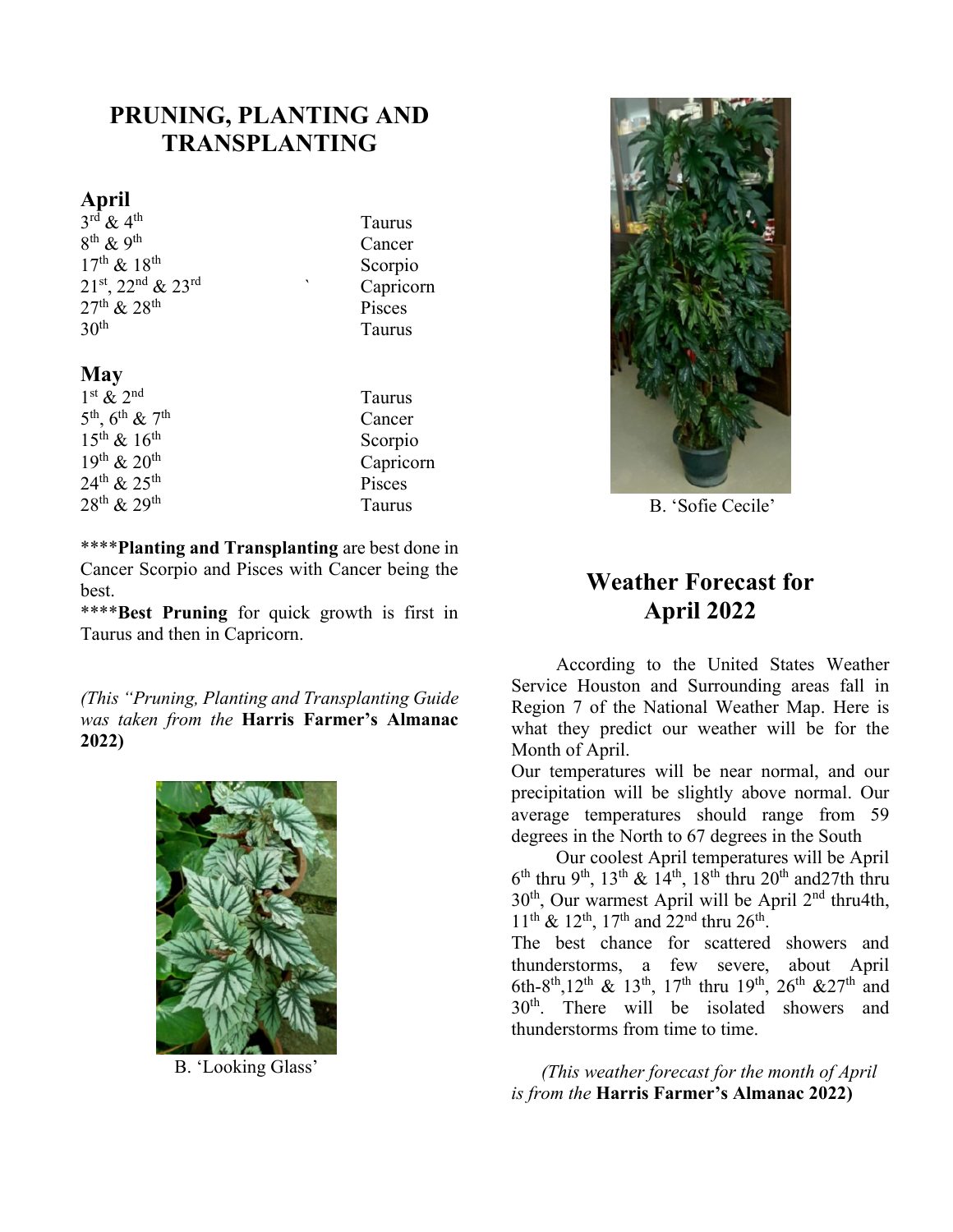# Astro Branch's March 2022 Meeting

"Controlled Atmospheres" by Leora Fuentes



Terrarium plant B. U-012 Raffle plant



Leora Fuentes





Terrarium plants for sale. B. 'Millie Thompson'